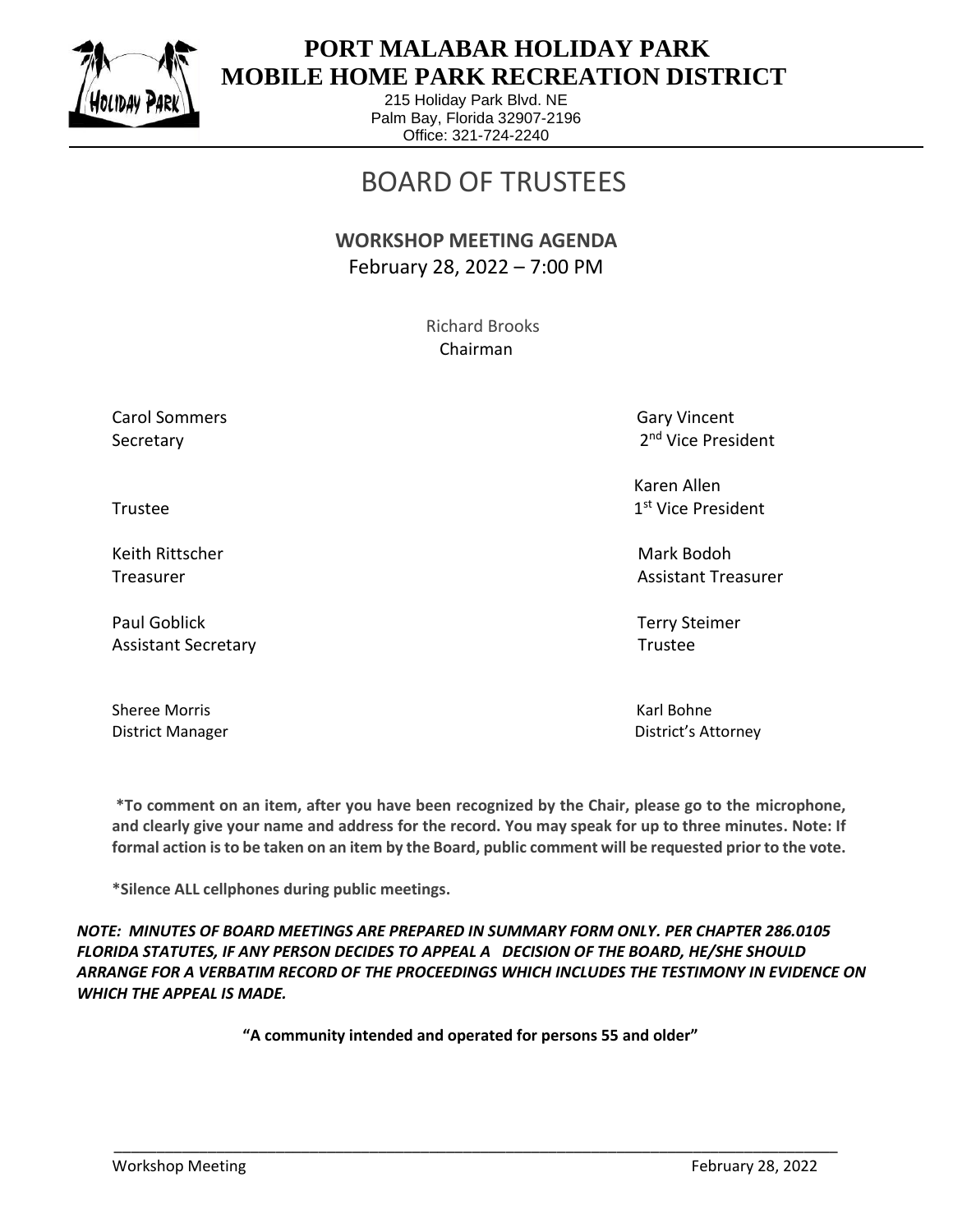

 $\overline{a}$ 

### **PORT MALABAR HOLIDAY PARK MOBILE HOME PARK RECREATION DISTRICT**

215 Holiday Park Blvd. NE Palm Bay, Florida 32907-2196 Office: 321-724-2240

- **1. Meeting Call to Order**
- **2. Invocation By Mike Johnson**
- **3. Pledge of Allegiance**
- **4. Roll Call**
- **5. Chairman Announcements**

**Annette Ragas letter of intent**

 **Action: Motion to Approve Trustee Comment Public comment Call for vote**

**6. Approval of the Meeting Minutes for 01/24/22 & 02/15/22**

**Action: Motion to Approve 01/24/22 & 02/15/22 Trustee Comment Public Comment Call for vote**

- **7. Treasurer's Report**
- **8. District Manager's Report**
- **9. Workshop Items**
	- **a. Review and vote upon 3 proposals to replace gutters on club house**

\_\_\_\_\_\_\_\_\_\_\_\_\_\_\_\_\_\_\_\_\_\_\_\_\_\_\_\_\_\_\_\_\_\_\_\_\_\_\_\_\_\_\_\_\_\_\_\_\_\_\_\_\_\_\_\_\_\_\_\_\_\_\_\_\_\_\_\_\_\_\_\_\_\_\_\_\_\_\_\_\_\_\_\_\_

 **Action: Motion to Approve Trustee Comment Public Comment Call for vote**

- **10. Old Business**
- **a. Review Stage One items**
- **b. Vote on Proposed Fine System**